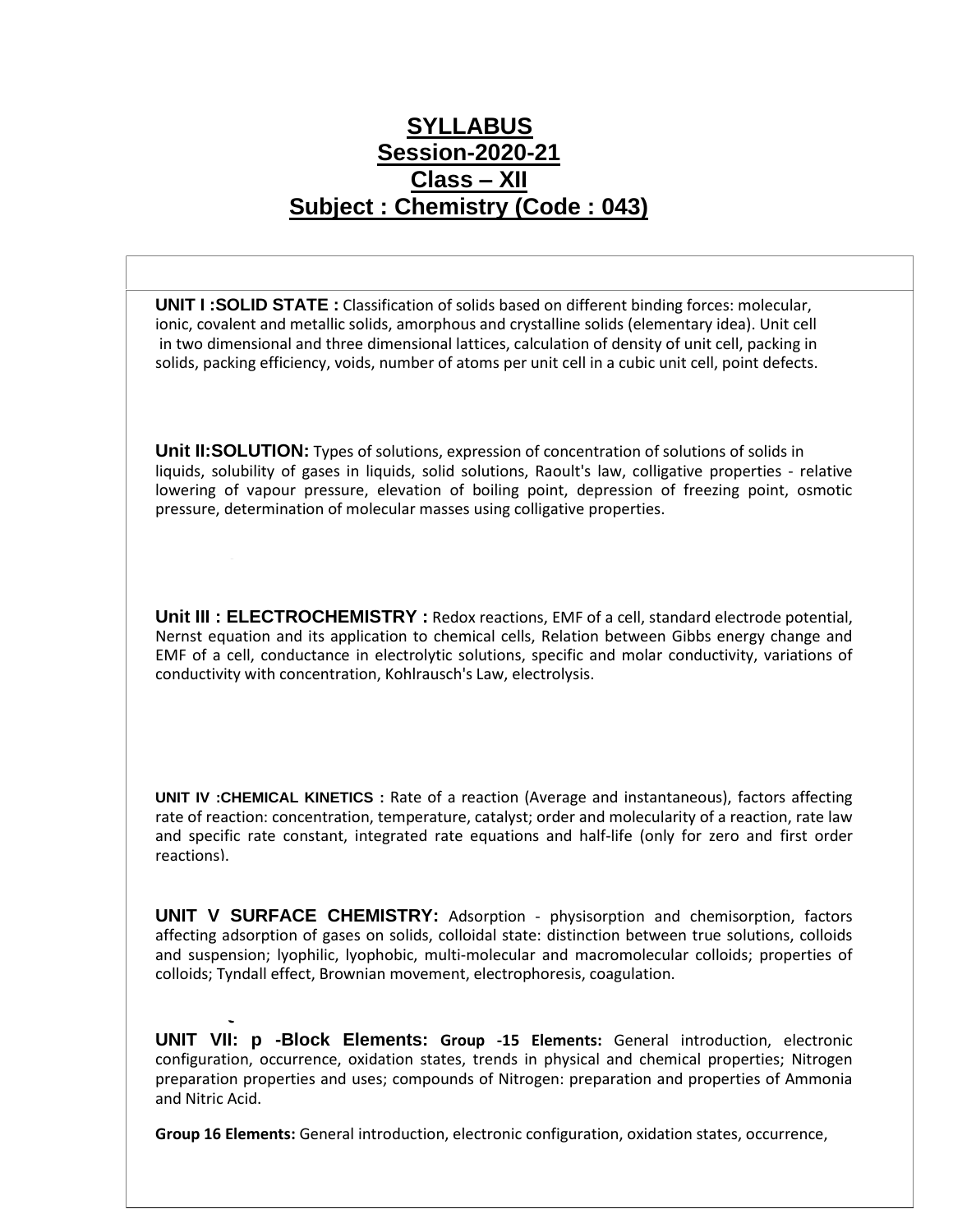trends in physical and chemical properties, dioxygen: preparation, properties and uses, classification of Oxides, Ozone, Sulphur ‐allotropic forms; compounds of Sulphur: preparation properties and uses of Sulphur‐dioxide, Sulphuric Acid:properties and uses; Oxoacids of Sulphur (Structures only).

**Group 17 Elements:** General introduction, electronic configuration, oxidation states, occurrence, trends in physical and chemical properties; compounds of halogens, Preparation, properties and uses of Chlorine and Hydrochloric acid, interhalogen compounds, Oxoacids of halogens (structures only).

**Group 18 Elements:** General introduction, electronic configuration, occurrence, trends in physical and chemical properties, uses.

**UNIT VIII: d and f Block Elements:** General introduction, electronic configuration, occurrence and characteristics of transition metals, general trends in properties of the first row transition metals – metallic character, ionization enthalpy, oxidation states, ionic radii, colour, catalytic property, magnetic properties, interstitial compounds, alloy formation.

**Lanthanoids ‐** Electronic configuration, oxidation states and lanthanoid contraction and its consequences.

**UNIT IX: COORDINATION COMPOUNDS:** Coordination compounds ‐ Introduction, ligands, coordination number, colour, magnetic properties and shapes, IUPAC nomenclature of mononuclear coordination compounds. Bonding, Werner's theory, VBT, and CFT.

 **UNIT X: HALOALKANES AND HALOARENES: Haloalkanes:** Nomenclature, nature of C–X bond, physical and chemical properties, optical rotation mechanism of substitution reactions.

 **Haloarenes:** Nature of C–X bond, substitution reactions (Directive influence of halogen in monosubstituted compounds only).

 **NCERT QUESTIONS** 

**NCERT Questions**

#### **UNIT XI : ALCOHOLS, PHENOL AND ETHERS:**

 **Alcohols:** Nomenclature, methods of preparation, physical and chemical properties (of primary alcohols only), identification of primary, secondary and tertiary alcohols, mechanism of dehydration.

 **Phenols:** Nomenclature, methods of preparation, physical and chemical properties, acidic nature of phenol, electrophillic substitution reactions, uses of phenols.

 **Ethers:** Nomenclature, methods of preparation, physical and chemical properties, uses.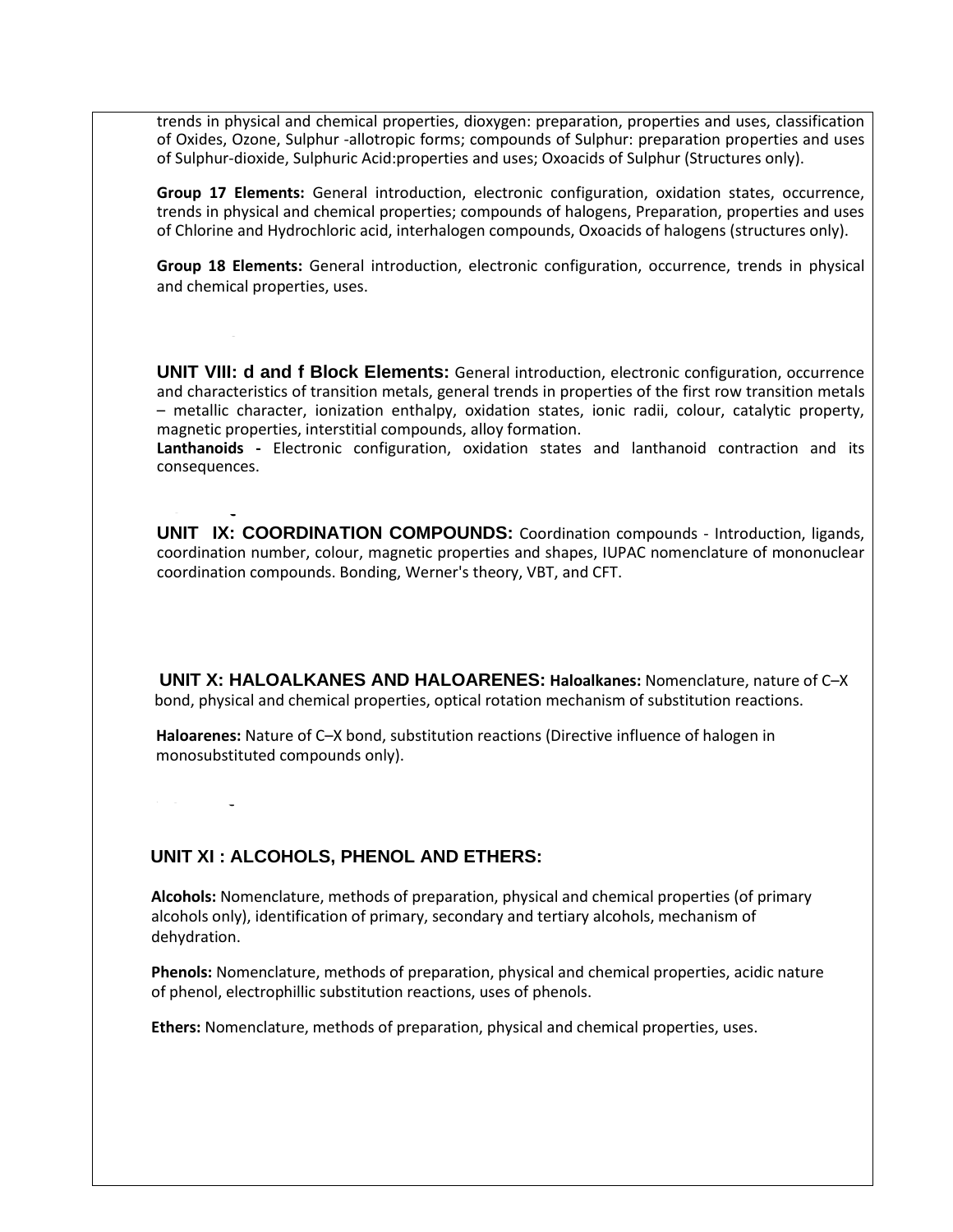#### **UNIT XII: ALDEHYDES, KETONES AND CARBOXYLIC ACID:**

 **Aldehydes and Ketones:** Nomenclature, nature of carbonyl group, methods of preparation, physical and chemical properties, mechanism of nucleophilic addition, reactivity of alpha hydrogen in aldehydes,uses.

 **Carboxylic Acids:** Nomenclature, acidic nature, methods of preparation, physical and chemical properties;uses.

**UNIT XIII:AMINES: Amines:** Nomenclature, classification, structure, methods of preparation, physical and chemical properties, uses, identification of primary, secondary and tertiary amines.

#### **UNIT :XIV :BIOMOLECULES:**

**Carbohydrates ‐** Classification (aldoses and ketoses), monosaccahrides (glucose and fructose), D‐L configuration

**Proteins ‐**Elementary idea of ‐ amino acids, peptide bond, polypeptides, proteins, structure of proteins ‐ primary, secondary, tertiary structure and quaternary structures (qualitative idea only), denaturation of proteins.

**Nucleic Acids:** DNA and RNA.

**:Revision from Support Material :Revision of sample question papers provided by CBSE as** 

**well as by D.O.E.** 

**:Revision for Annual Board Examination - 2021**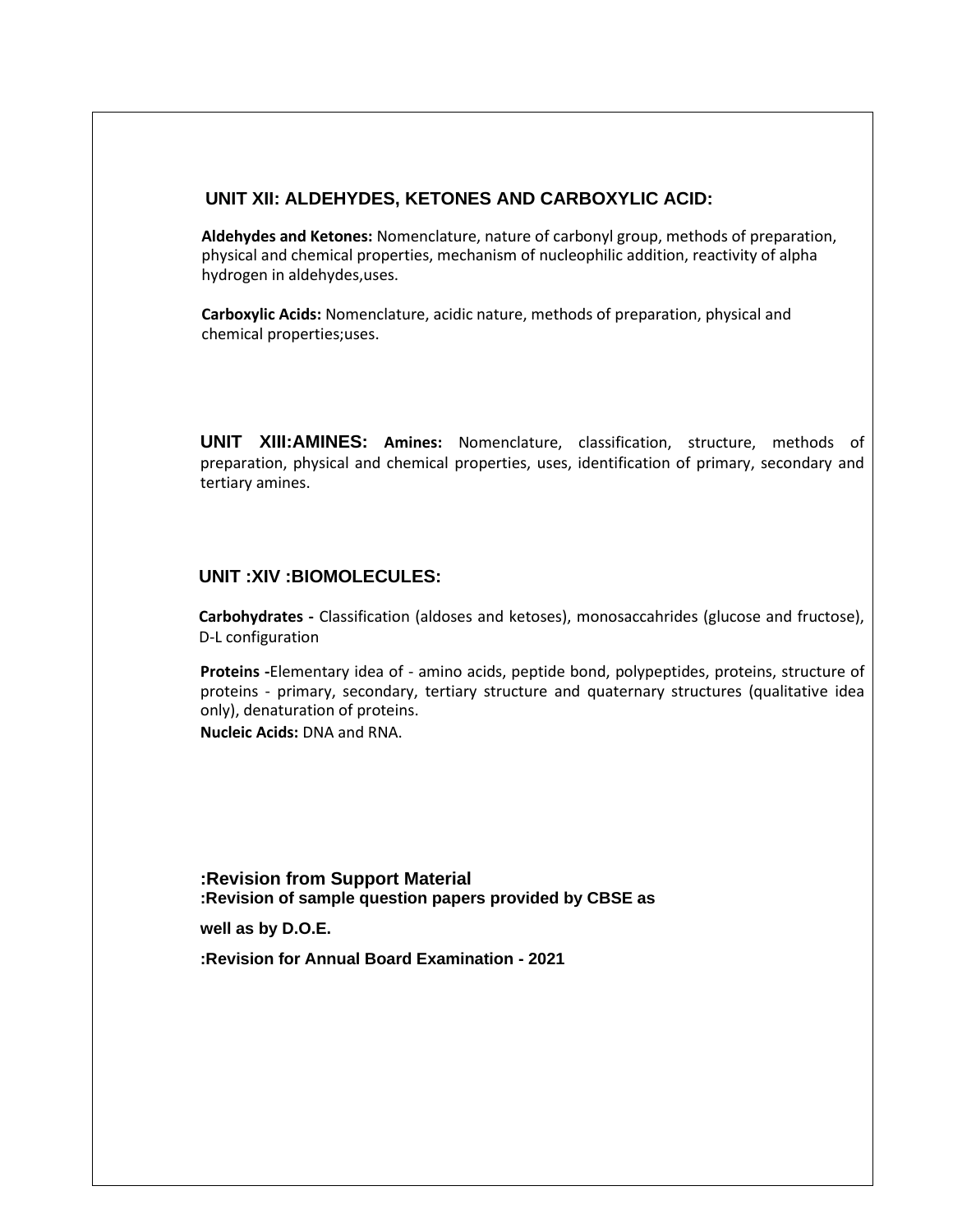### **PRACTICAL SYYLABUS**

#### **:MICRO CHEMICAL METHODS ARE AVAILABLE FOR SEVERAL PRACTICAL EXPERIMENTS, WHEREVER POSSIBLE SUCH TECHNIQUE SHOULD BE USED.**

#### **A.Chromatography**

- A. Separation of pigments from extracts of leaves and flowers by paper chromatography and determination of Rfvalues.
- B. Separation of constituents present in an inorganic mixture containing two cations only (constituents having large difference in Rf values to beprovided).

#### **a. Preparation of InorganicCompounds**

Preparation of double salt of Ferrous Ammonium Sulphate or Potash Alum. Preparation of Potassium Ferric Oxalate.

- **B. Tests for the functional groups present in organiccompounds:**
- Unsaturation, alcoholic, phenolic, aldehydic, ketonic, carboxylic and amino (Primary) groups.
- **C. Characteristic tests of carbohydrates, fats and proteins in pure samples and their detection in givenfoodstuffs.**
- **D. Determination of concentration/ molarity of KMnO<sup>4</sup> solution by titrating it against a standard solutionof:**

Oxalicacid, Ferrous AmmoniumSulphate (Students will be required to prepare standard solutions by weighing themselves).

**E. Qualitative analysis**

#### **Determination of one cation and one anion in a given salt.**

**Cation :**  $Pb^{2+}$ ,  $Cu^{2+} As^{3+}$ ,  $A\ell^{3+}$ ,  $Fe^{3+}$ ,  $Mn^{2+}$ ,  $Zn^{2+}$ ,  $Cu^{2+}$ ,  $Ni^{2+}$ ,  $Ca^{2+}$ ,  $Sr^{2+}$ ,  $Ba^{2+}$ ,  $Mg^{2+}$ ,  $NH_4$ <sup>+</sup> **Anions:**  $(CO_3)^2$  ,  $S^2$  ,  $(SO_3)^2$  ,  $(NO_2)$  ,  $(SO_4)^2$  ,  $C\ell$  , Br , I , PO $^{3-}$  4,  $(C_2O_4)^2$  ,  $CH_3COO$  ,NO  $_3$ **(Note: Insoluble salts excluded)**

#### **PROJECT**

#### **Scientific investigations involving laboratory testing and collecting information from other**

#### **sources A few suggested Projects.**

- a. Study of the presence of oxalate ions in guava fruit at different stages ofripening.
- b. Study of quantity of casein present in different samples ofmilk.
- c. Preparation of soybean milk and its comparison with the natural milk with respect to curd formation, effect of temperature,etc.
- i) Study of the effect of Potassium Bisulphate as food preservative under various conditions (temperature, concentration, time,etc.)
- ii) Study of digestion of starch by salivary amylase and effect of pH and temperature onit.
- iii) Comparative study of the rate of fermentation of following materials: wheat flour, gram flour, potato juice, carrot juice,etc.
- iv) Extraction of essential oils present in Saunf (aniseed), Ajwain (carum), Illaichi(cardamom).
- v) Study of common food adulterants in fat, oil, butter, sugar, turmeric power, chilli powder and pepper.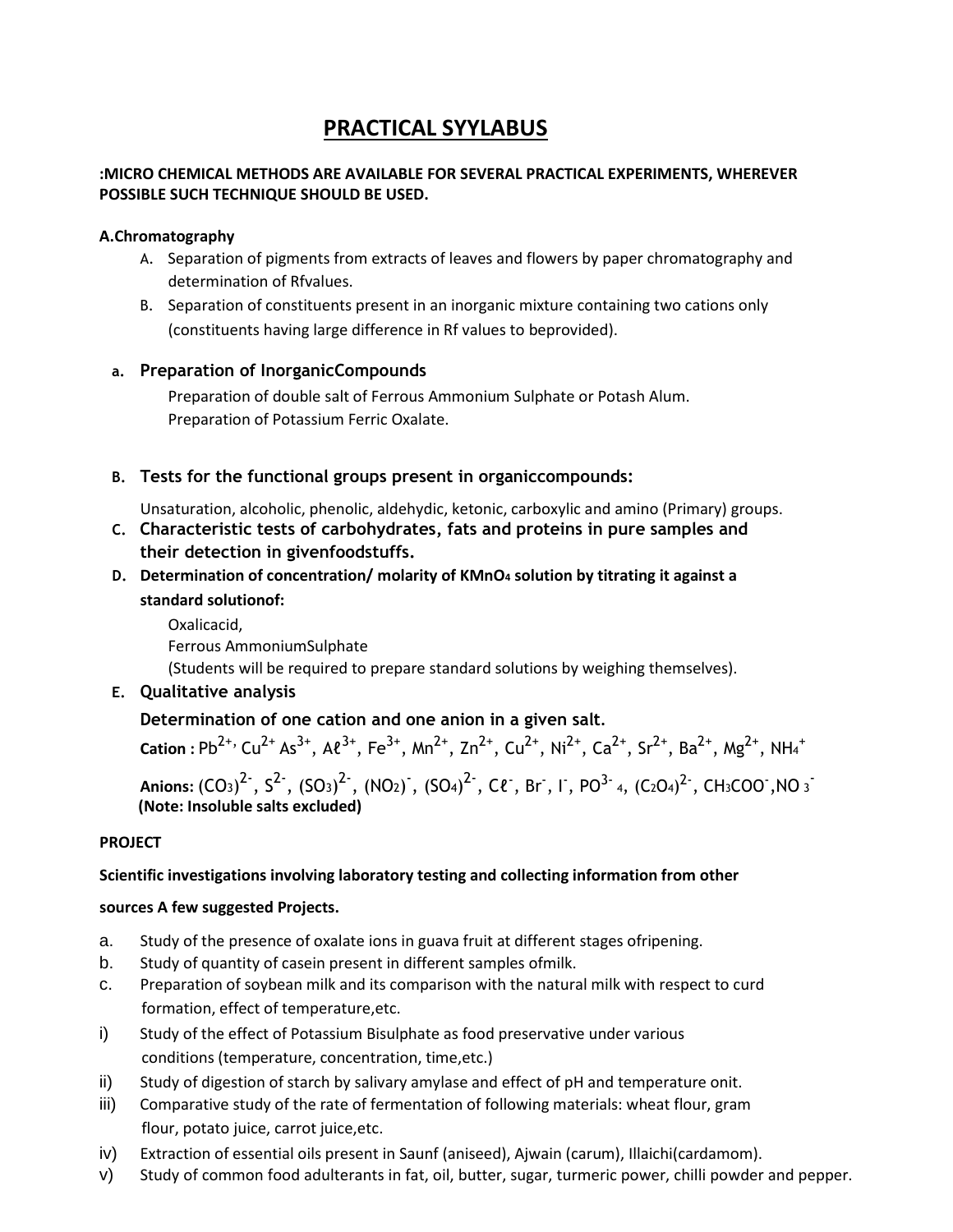#### **General Guidelines(Refer Marking scheme for practicals-visually impaired students)**

The practical examination will be of two hour duration. A separate list of ten experiments is included here. The written examination in practicals for these students will be conducted at the time of practical examination of all other students. The written test will be of 30 minutes duration.The question paper given to the students should be legibly typed. It should contain a total of 15 practical skill based very short answer type questions. A student would be required to answer any 10questions.

A writer may be allowed to such students as per CBSE examinationrules.

All questions included in the question papers should be related to the listed practicals. Every question should require about two minutes to beanswered.

These students are also required to maintain a practical file. A student is expected to record at least five of the listed experiments as per the specific instructions for each subject. These practicals should be duly checked and signed by the internal examiner.

The format of writing any experiment in the practical file should include aim, apparatus required, simple theory, procedure, related practical skills, precautions etc.

Questions may be generated jointly by the external/internal examiners and used for assessment. The viva questions may include questions based on basic theory/principle/concept,

apparatus/materials/ chemicals required, procedure, precautions, sources of erroretc.

#### **D. Items for Identification/Familiarity of the apparatus for assessment in practical (Allexperiments)**

Beaker, glass rod, tripod stand, wire gauze, Bunsen burner, Whatman filter paper, gas jar, capillary tube, pestle and mortar, test tubes, tongs, test tube holder, test tube stand, burette, pipette, conical flask, standard flask, clamp stand, funnel, filter paper

#### Hands‐on Assessment

Identification/familiarity with the apparatus Odour detection in qualitative analysis

#### **E. List of Practicals**

**The experiments have been divided into two sections: Section A and Section B. The experiments mentioned in Section B are mandatory.**

#### **SECTION‐ A**

#### **i) Chromatography**

Separation of pigments from extracts of leaves and flowers by paper chromatography and determination of Rf values (distance values may beprovided).

### **ii) Tests for the functional groups present in organiccompounds**:

Alcoholic and Carboxylicgroups. Aldehydic andKetonic

- **iii) Characteristic tests of carbohydrates and proteins in the givenfoodstuffs.**
- **iv) Preparation of Inorganic Compounds‐ PotashAlum**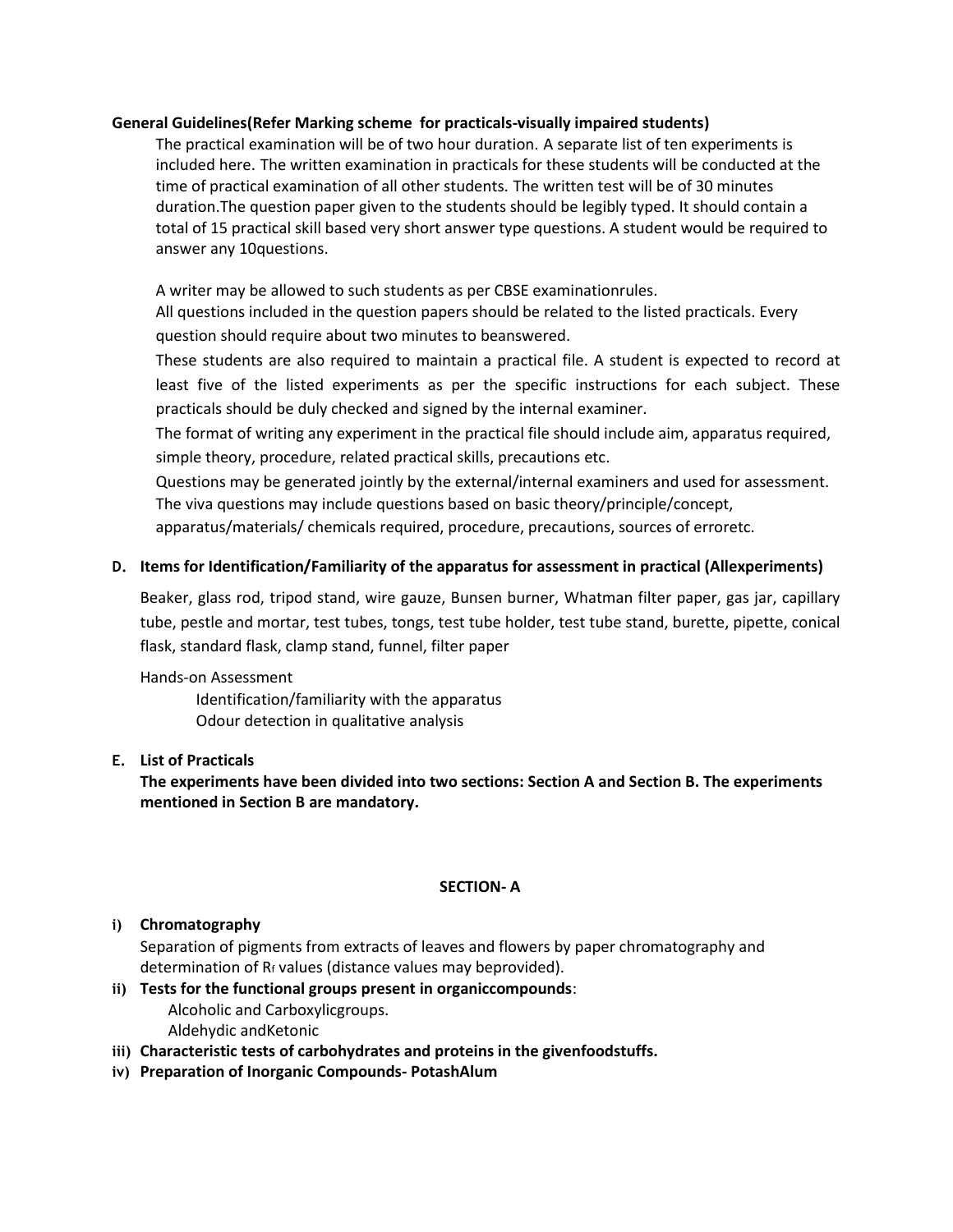#### **SECTION‐B (Mandatory)**

#### **D. Quantitativeanalysis**

- (a) Preparation of the standard solution of Oxalic acid of a given volume
- (b) Determination of molarity of KMnO<sup>4</sup> solution by titrating it against a standard solution of Oxalicacid.

The above exercise [ (a) and (b)] to be conducted using Ferrous ammonium sulphate (Mohr's salt)

#### **E. Qualitative analysis**:

Determination of one cation and one anion in a given salt. Cation  $-NH^+{}_4$  Anions:  $CH_3COO^+$ ,  $S^2$ , SO<sup>2</sup>, CO<sub>3</sub><sup>2</sup>, Cl<sup>-</sup>

(Note: Insoluble salts excluded)

**Note:** The above practicals may be carried out in an experiential manner rather than recording observations.

#### **Prescribed Books:**

- G. Chemistry Part ‐I, Class‐XII, Published byNCERT.
- H. Chemistry Part ‐II, Class‐XII, Published byNCERT.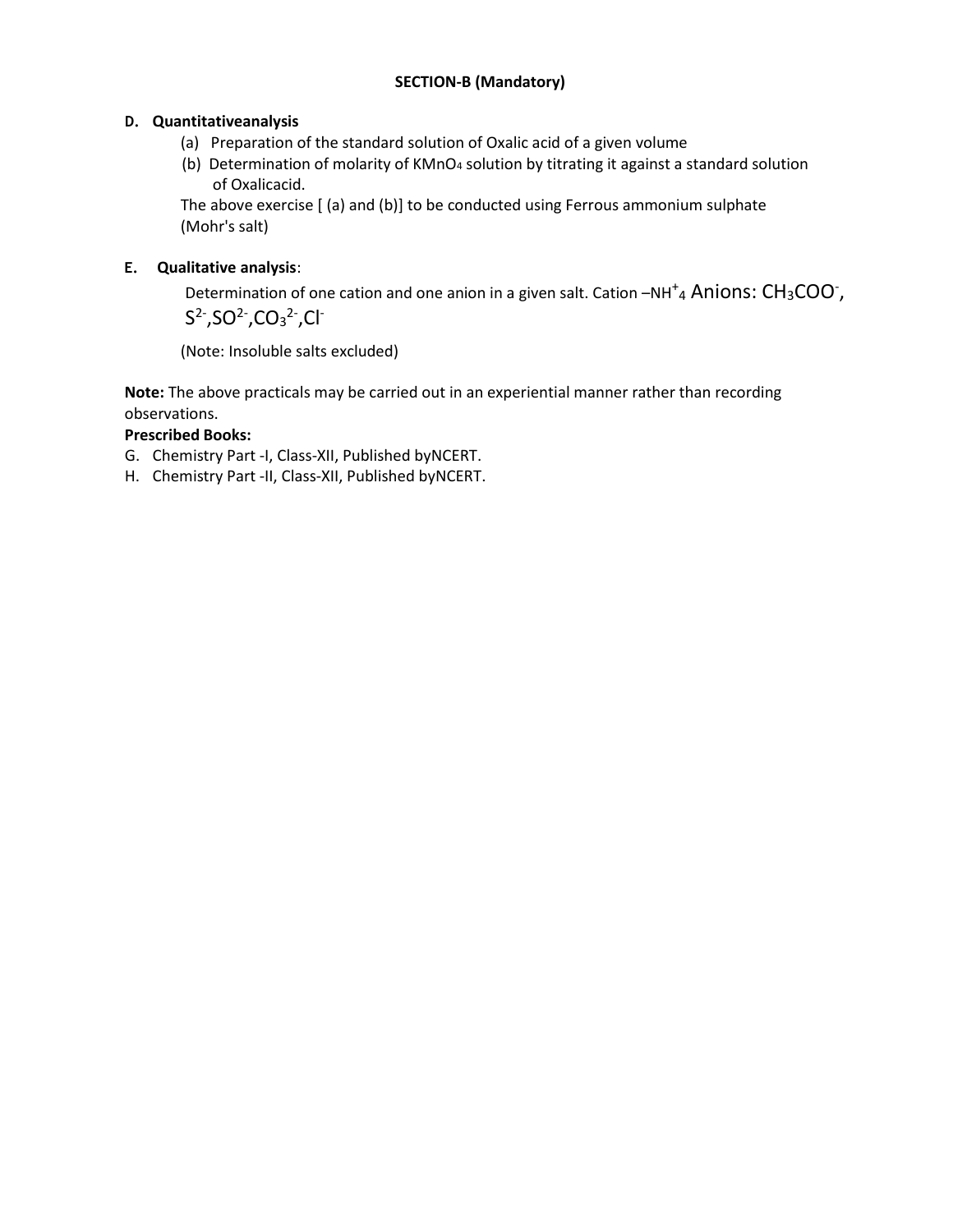# **CLASS XII (2020‐21)-MARKING SCHEME-THEORY**

#### **Time :3Hours**

| Unit No.  | <b>Title</b>                            | <b>Marks</b> |
|-----------|-----------------------------------------|--------------|
| Unit I    | Solid State                             |              |
| Unit II   | <b>Solutions</b>                        |              |
| Unit III  | 23<br>Electrochemistry                  |              |
| Unit IV   | <b>Chemical Kinetics</b>                |              |
| Unit V    | <b>Surface Chemistry</b>                |              |
| Unit VII  | p-Block Elements                        |              |
| Unit VIII | d -and f -Block Elements                | 19           |
| Unit IX   | <b>Coordination Compounds</b>           |              |
| Unit X    | <b>Haloalkanes and Haloarenes</b>       |              |
| Unit XI   | Alcohols, Phenols and Ethers            |              |
| Unit XII  | Aldehydes, Ketones and Carboxylic Acids |              |
| Unit XIII | Amines                                  | 28           |
| Unit XIV  | <b>Biomolecules</b>                     |              |
|           | Total                                   | 70           |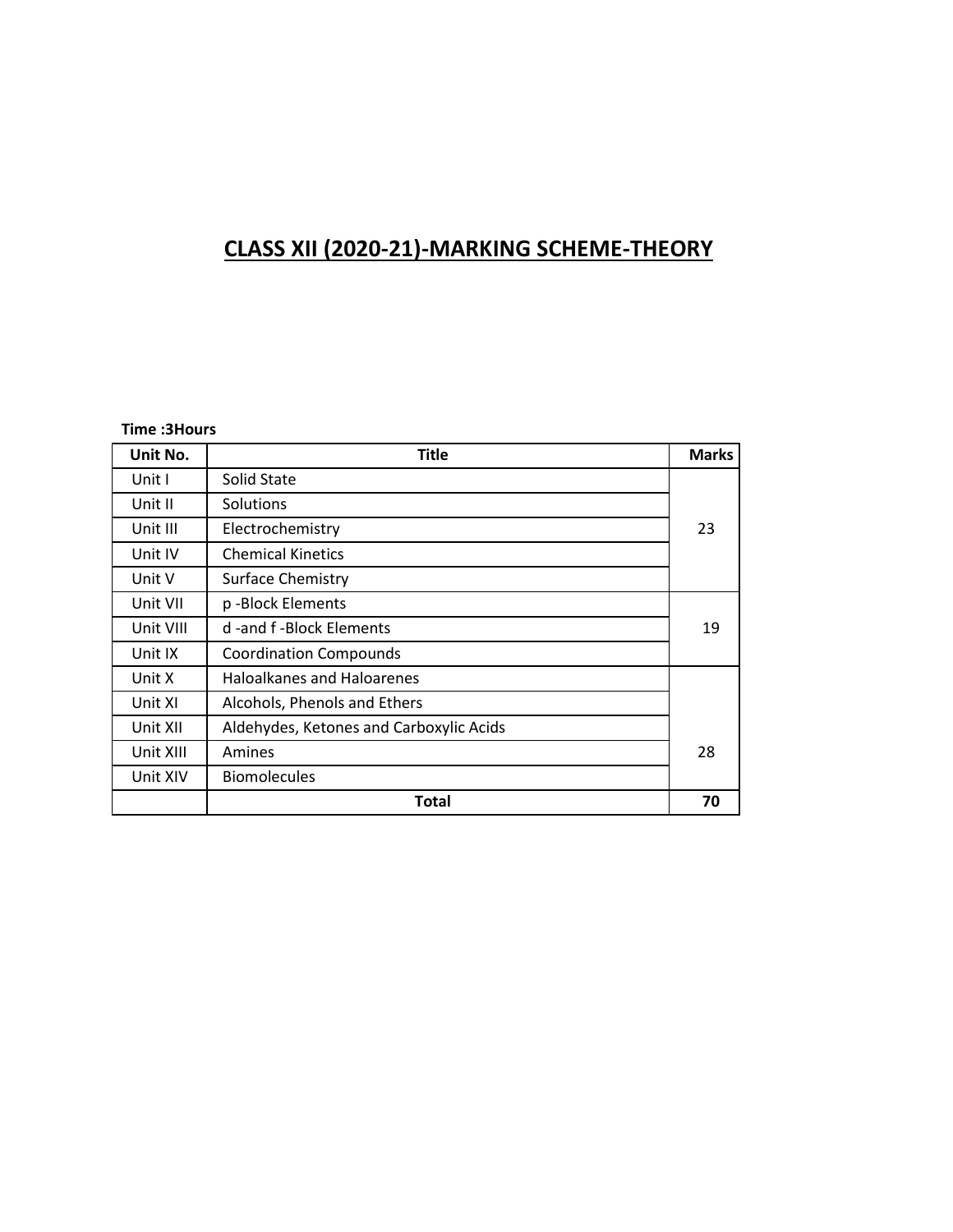# **PRACTICALS MARKS DISTRIBUTION:**

| <b>Marks</b><br><b>Evaluation Scheme for Examination</b> |    |
|----------------------------------------------------------|----|
| <b>Volumetric Analysis</b>                               |    |
| Salt Analysis                                            |    |
| <b>Content Based Experiment</b>                          |    |
| Project Work                                             |    |
| Class record and viva                                    |    |
| <b>Total</b>                                             | 30 |

#### **Practical Examination for Visually Impaired Students of Class- XII Evaluation Scheme**

| Time Allowed:Two hours | M.M:30 |
|------------------------|--------|
|                        |        |

| Total                                                           | 30 marks |  |
|-----------------------------------------------------------------|----------|--|
| Viva                                                            | 10 marks |  |
| <b>Practical Record</b>                                         | 5 marks  |  |
| Written test (based on given/prescribed practicals)<br>10 marks |          |  |
| Identification/Familiarity with the apparatus                   |          |  |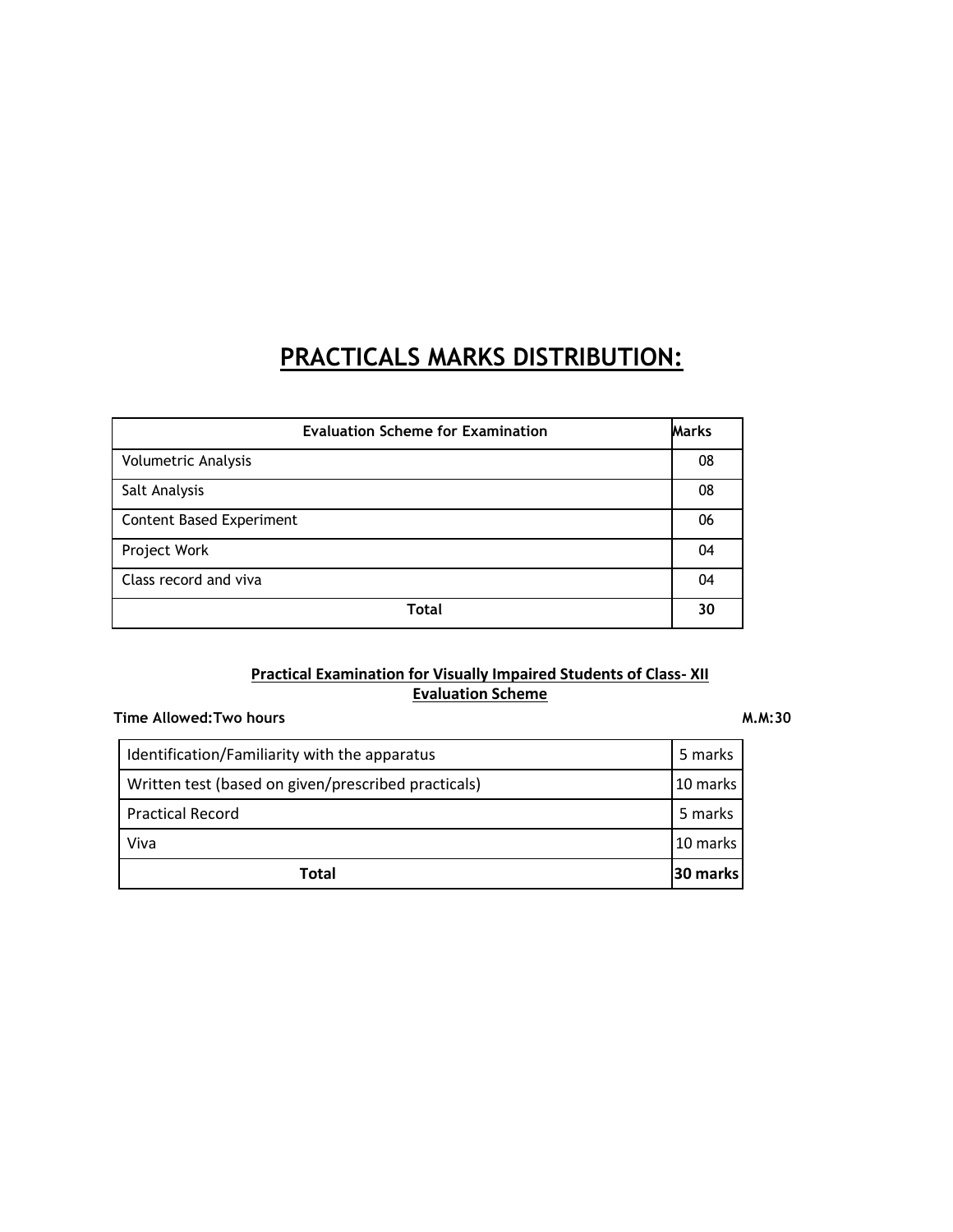# **THEORY- DELETED PORTION**

| S <sub>No</sub> | Unit                                                                                              | <b>Portion to be Reduced</b>                                                                                                                                                                                                                                                                 |
|-----------------|---------------------------------------------------------------------------------------------------|----------------------------------------------------------------------------------------------------------------------------------------------------------------------------------------------------------------------------------------------------------------------------------------------|
|                 |                                                                                                   |                                                                                                                                                                                                                                                                                              |
| 1               | Solid State                                                                                       | Electrical and magnetic properties. Band theory of metals,<br>conductors, semiconductors and insulators and n and p type<br>semi conductors.                                                                                                                                                 |
| $\overline{2}$  | Solutions                                                                                         | Abnormal molecular mass, Van't Hoff factor                                                                                                                                                                                                                                                   |
| $\overline{3}$  | Electrochemistry                                                                                  | Lead accumulator, fuel cells, corrosion, law of electrolysis<br>(elementary idea), dry cell- electrolytic cells and Galvanic cells,                                                                                                                                                          |
| $\overline{4}$  | Chemical<br><b>Kinetics</b>                                                                       | Concept of collision theory (elementary idea, no<br>mathematical treatment), activation energy, Arrhenius equation.                                                                                                                                                                          |
| 5               | Surface<br>Chemistry                                                                              | emulsion - types of emulsions, catalysis: homogenous and<br>heterogeneous, activity and selectivity of solid catalysts;<br>enzyme catalysis,                                                                                                                                                 |
| 6               | General<br><b>Principles and</b><br><b>Processes of</b><br><b>Isolation of</b><br><b>Elements</b> | <b>Entire unit</b>                                                                                                                                                                                                                                                                           |
| 7               | p-Block<br>Elements                                                                               | Preparation and properties of Phosphine, Sulphuric Acid:<br>industrial<br>of manufacture, Oxides of Nitrogen<br>process<br>(Structure only); Phosphorus - allotropic forms, compounds of<br>Phosphorus: Preparation and properties<br>of<br>Halides and<br>Oxo acids (elementary idea only). |
| 8               | d and f Block<br>Elements                                                                         | Chemical<br>reactivity of lanthanoids, Actinoids -Electronic<br>configuration, oxidation states and comparison with lanthanoids.                                                                                                                                                             |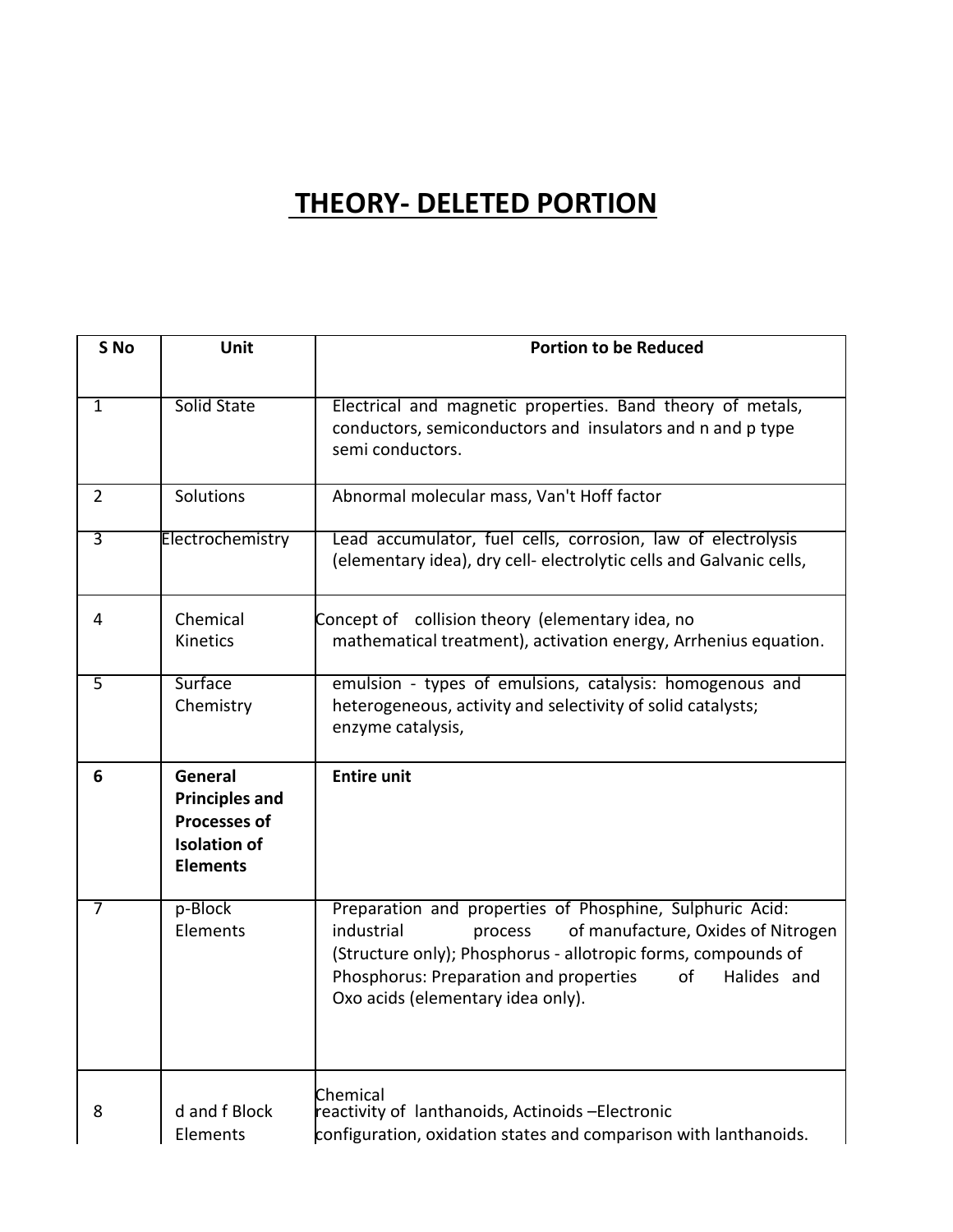|                 |                                                 | Preparation and properties of KMnO <sub>4</sub> and K <sub>2</sub> Cr <sub>2</sub> O <sub>7</sub>                                                                                                                                  |
|-----------------|-------------------------------------------------|------------------------------------------------------------------------------------------------------------------------------------------------------------------------------------------------------------------------------------|
| 9               | Coordination<br>Compounds                       | Structure and stereoisomerism, importance of coordination<br>compounds (in qualitative analysis, extraction of metals and<br>biological system)                                                                                    |
| 10              | <b>Haloalkanes</b>                              | Uses and environmental effects of -dichloromethane,                                                                                                                                                                                |
|                 | And<br>Haloarenes                               | trichloromethane, tetrachloromethane, iodoform, freons, DDT.                                                                                                                                                                       |
| 11              | Alcohols,<br>Phenols and<br><b>Ethers</b>       | uses with special reference to methanol and ethanol.                                                                                                                                                                               |
| 12              | Aldehydes,<br>Ketones and<br>Carboxylic<br>Acid |                                                                                                                                                                                                                                    |
| $\overline{13}$ | <b>Amines</b>                                   | Diazonium salts: Preparation, chemical reactions and<br>importance in synthetic organic chemistry.                                                                                                                                 |
| 14              | <b>Biomolecules</b>                             | Oligosaccharides (sucrose, lactose, maltose), polysaccharides<br>(starch, cellulose, glycogen), importance of carbohydrates.<br>Vitamins-classification and functions. Enzymes. Hormones -<br>Elementary idea excluding structure. |
| 15              | <b>Polymers</b>                                 | <b>Entire chapter</b>                                                                                                                                                                                                              |
| 16              | <b>Chemistry in</b><br><b>Everyday life</b>     | <b>Entire chapter</b>                                                                                                                                                                                                              |